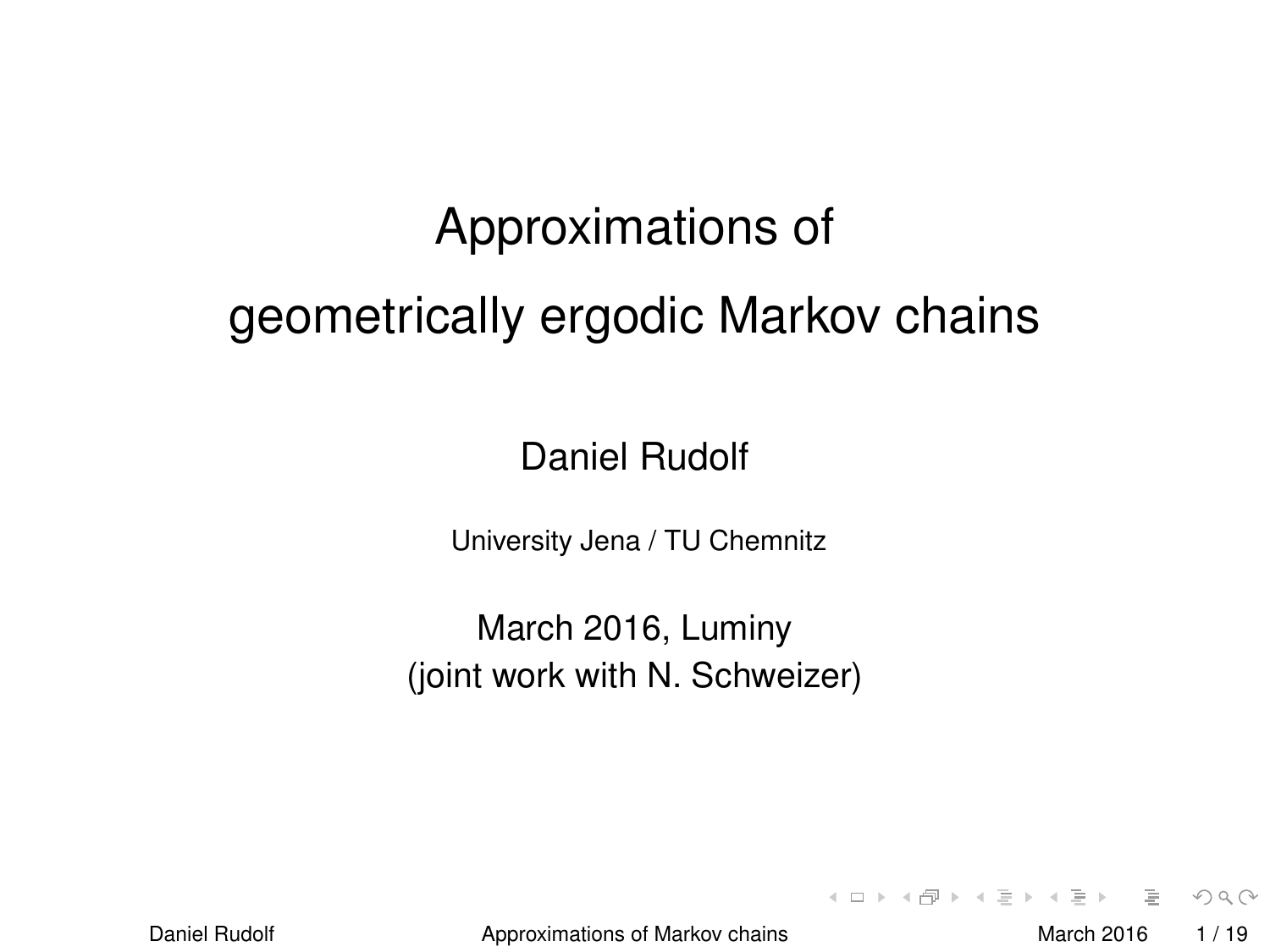### Markov chain Monte Carlo

Approximate

$$
\pi(f) = \int_G f(x) \, \pi(x) \mathrm{d}x.
$$

 $(G=\mathbb{R}^d$  and  ${\rm d}x$  is the Lebesgue measure.)

#### Markov chain Monte Carlo:

Construct a Markov chain  $(X_n)_{n\in\mathbb{N}}$  with limit distribution  $\pi$  and

$$
\frac{1}{n}\sum_{j=1}^n f(X_j) \underset{n\to\infty}{\longrightarrow} \pi(f).
$$

Typically Metropolis-Hastings algorithm is used.

Daniel Rudolf **[Approximations of Markov chains](#page-0-0)** March 2016 2/19

 $A \cup B \cup A \cup B \cup A \cup B \cup A \cup B \cup A \cup B \cup A \cup A$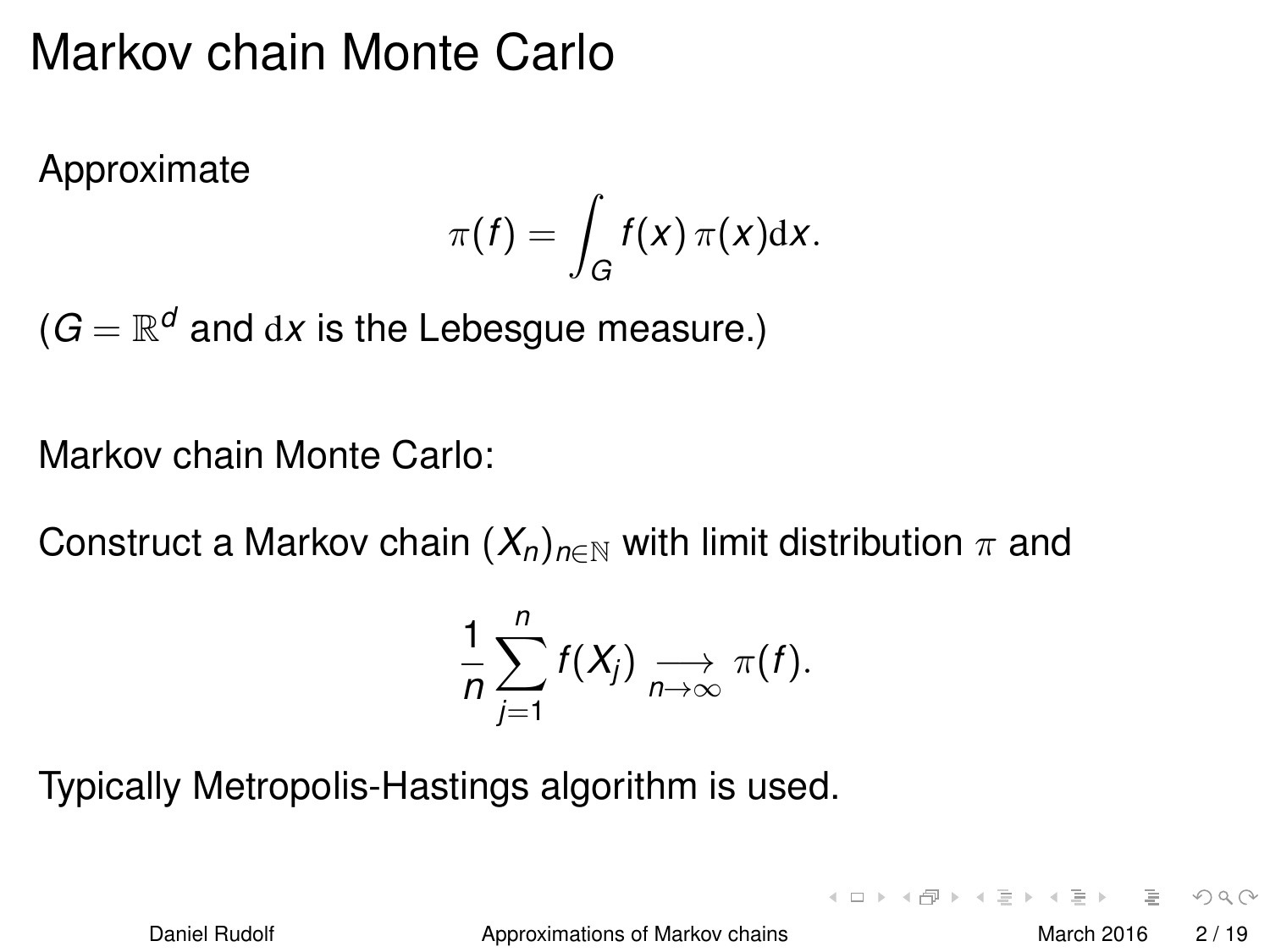## Metropolis-Hastings (MH) algorithm

 $\pi_u(x)$  is the unnormalized density, i.e.  $\pi(x) = c\pi_u(x)$ .

**MH algorithm** *M* with transition from  $x_n$  to  $x_{n+1}$ :

1 Draw  $x'$  from proposal density  $q(x_n, \cdot)$ ; 2 Set

$$
x_{n+1} = \begin{cases} x' & \text{with probab.} \quad a(x_n, x') \\ x_n & \text{otherwise} \end{cases}
$$

with

$$
a(x_n,x')=\min\left\{1,\frac{\pi_u(x')q(x',x_n)}{\pi_u(x_n)q(x_n,x')}\right\}.
$$

 $OQ$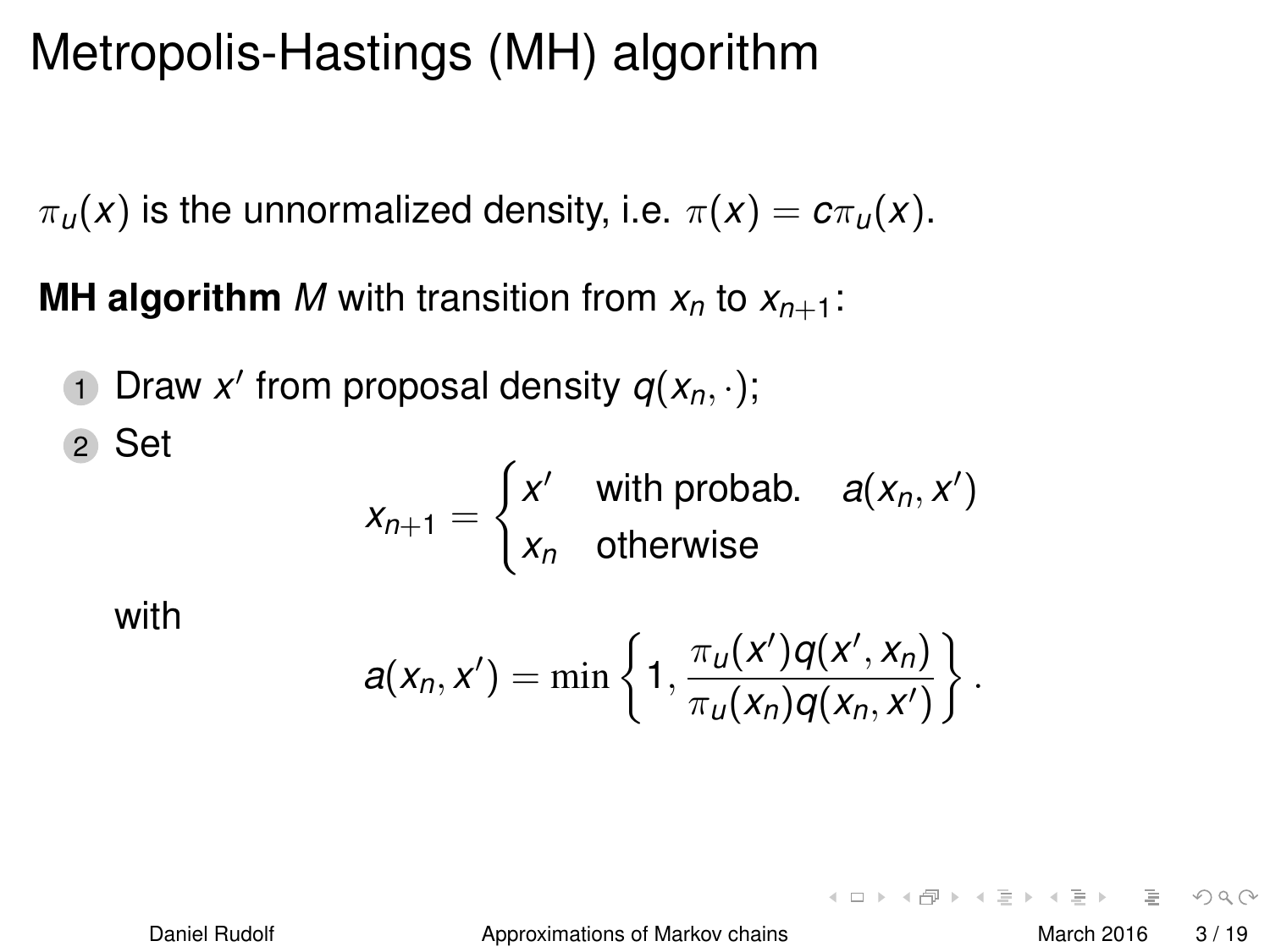#### Latent variables

Assume  $\pi_u(x)$  cannot be computed but

$$
\pi_u(x) = \int_T \widehat{\pi}_u(x, t) \theta_x(\mathrm{d} t).
$$

(see Andrieu, Roberts 2009, Andrieu, Vihola 2015)

Substitute  $\pi_{\mu}(x)$  in the MH algorithm by an unbiased approximation,

$$
\pi_{u,N}(x) = \frac{1}{N} \sum_{i=1}^N \widehat{\pi}_u(x, T_i^x),
$$

with i.i.d. sample  $T_1^x, \ldots, T_N^x$  and  $T_i^x \sim \theta_x$ .

Daniel Rudolf **[Approximations of Markov chains](#page-0-0)** March 2016 4/19

K ロ ▶ K 레 ▶ K 코 ▶ K 코 ▶ | 코 │ ◆ 9,9,0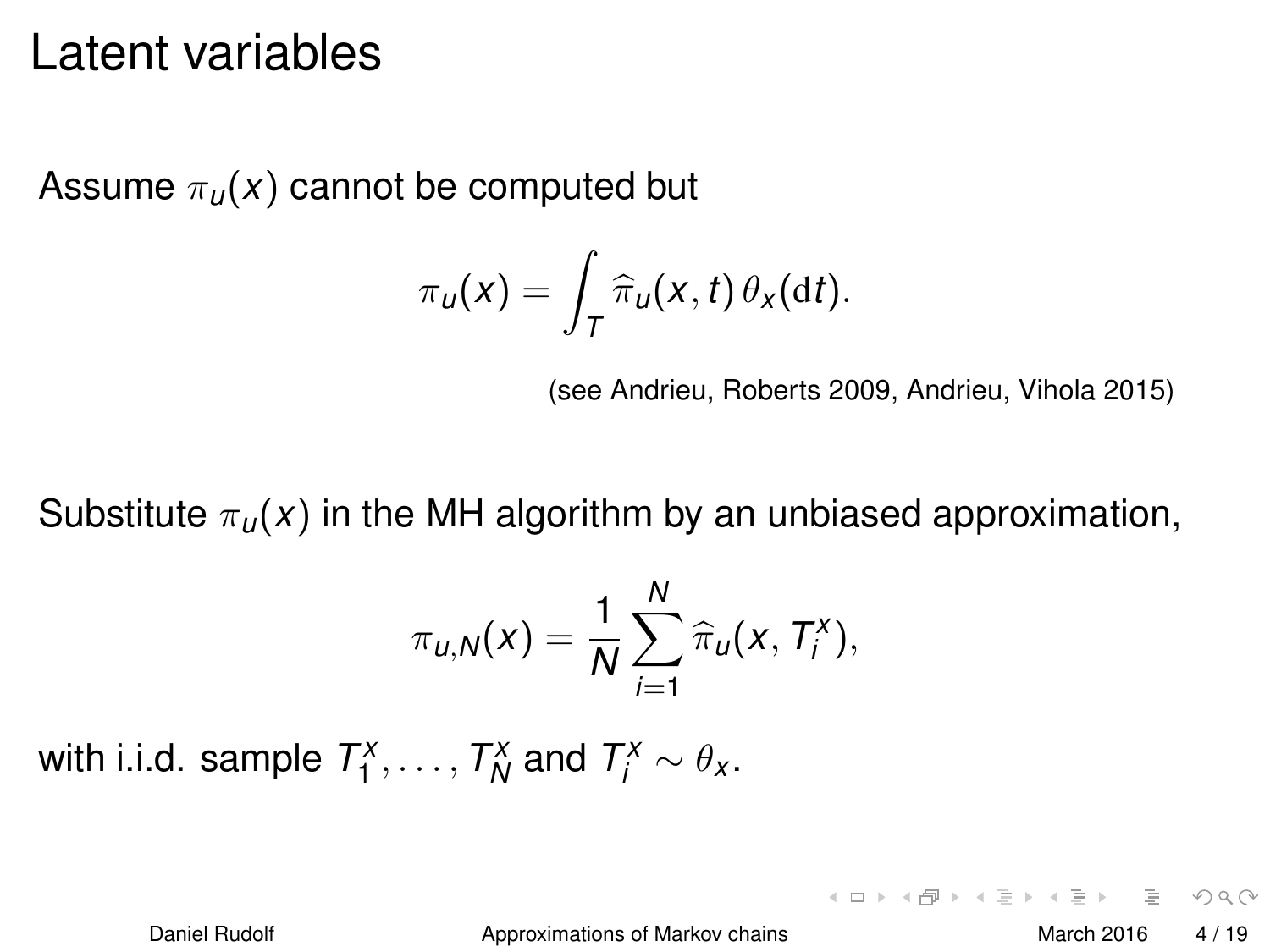### Monte Carlo within Metropolis (MCWM)

**MCWM algorithm**  $M_N$  with transition from  $\widetilde{X}_n$  to  $\widetilde{X}_{n+1}$ :

- 1 Draw *x'* from proposal density  $q(\widetilde{x}_n, \cdot)$ ;
- 2 Compute independently  $\pi_{u,N}(x')$  and  $\pi_{u,N}(\widetilde{x}_n)$ .

$$
\widetilde{x}_{n+1} = \begin{cases} x' & \text{with probab.} \quad a_N(\widetilde{x}_n, x') \\ \widetilde{x}_n & \text{otherwise} \end{cases}
$$

with

3 Set

$$
a_N(\widetilde{x}_n,x')=\min\left\{1,\frac{\pi_{u,N}(x')q(x',\widetilde{x}_n)}{\pi_{u,N}(\widetilde{x}_n)q(\widetilde{x}_n,x')}\right\}.
$$

(Beaumont 2003, Andrieu, Roberts 2009 and Medina-Aguayo et al. 2015) (Korattikara et al. 2014, Alquier et al. 2014, Bardenet et al. 2015, Pillai, Smith 2015)

Daniel Rudolf **[Approximations of Markov chains](#page-0-0)** March 2016 5/19

 $\Omega$ 

 $(0.11)$   $(0.01)$   $(0.01)$   $(0.01)$   $(0.01)$   $(0.01)$   $(0.01)$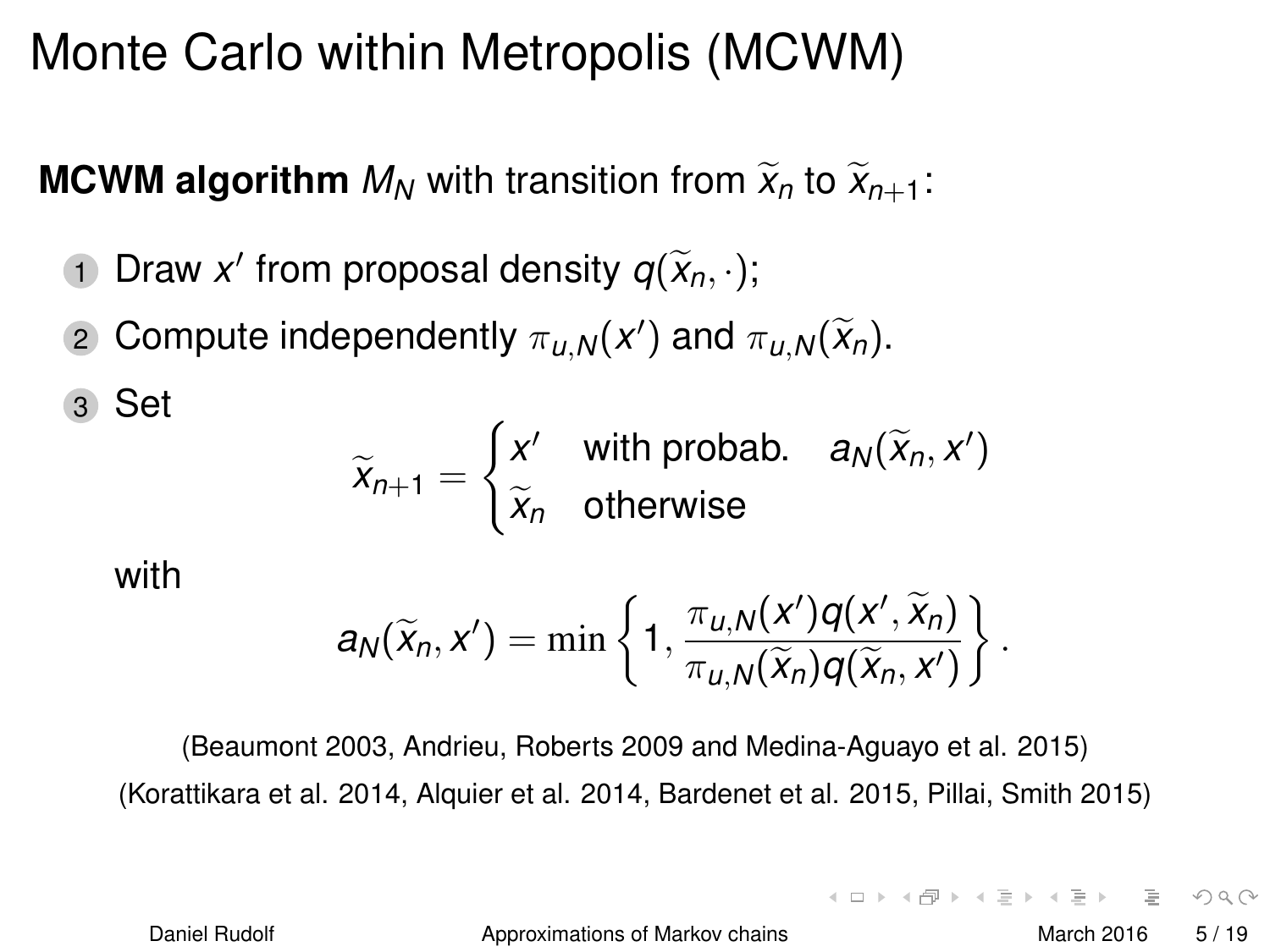### Abstract problem

Setting:

- $\bullet$   $(X_i)_{i \in \mathbb{N}_0}$ ,  $(X_i)_{i \in \mathbb{N}_0}$  Markov chains with transition kernels  $P$ ,  $P$
- $\bullet$  distribution of  $X_n$  and  $X_n$  denoted by  $p_n$  and  $\tilde{p}_n$ , assume  $p_0 = \tilde{p}_0$
- $\cdot$   $\tilde{P}$  is an approximation or perturbation of  $P$

**Problem:**

"What is the difference of  $p_n$  and  $\tilde{p}_n$ ?"

Quantitative bounds?

Daniel Rudolf **[Approximations of Markov chains](#page-0-0)** March 2016 6/19

 $A \cup B \cup A \cup B \cup A \cup B \cup A \cup B \cup A \cup B \cup A \cup A$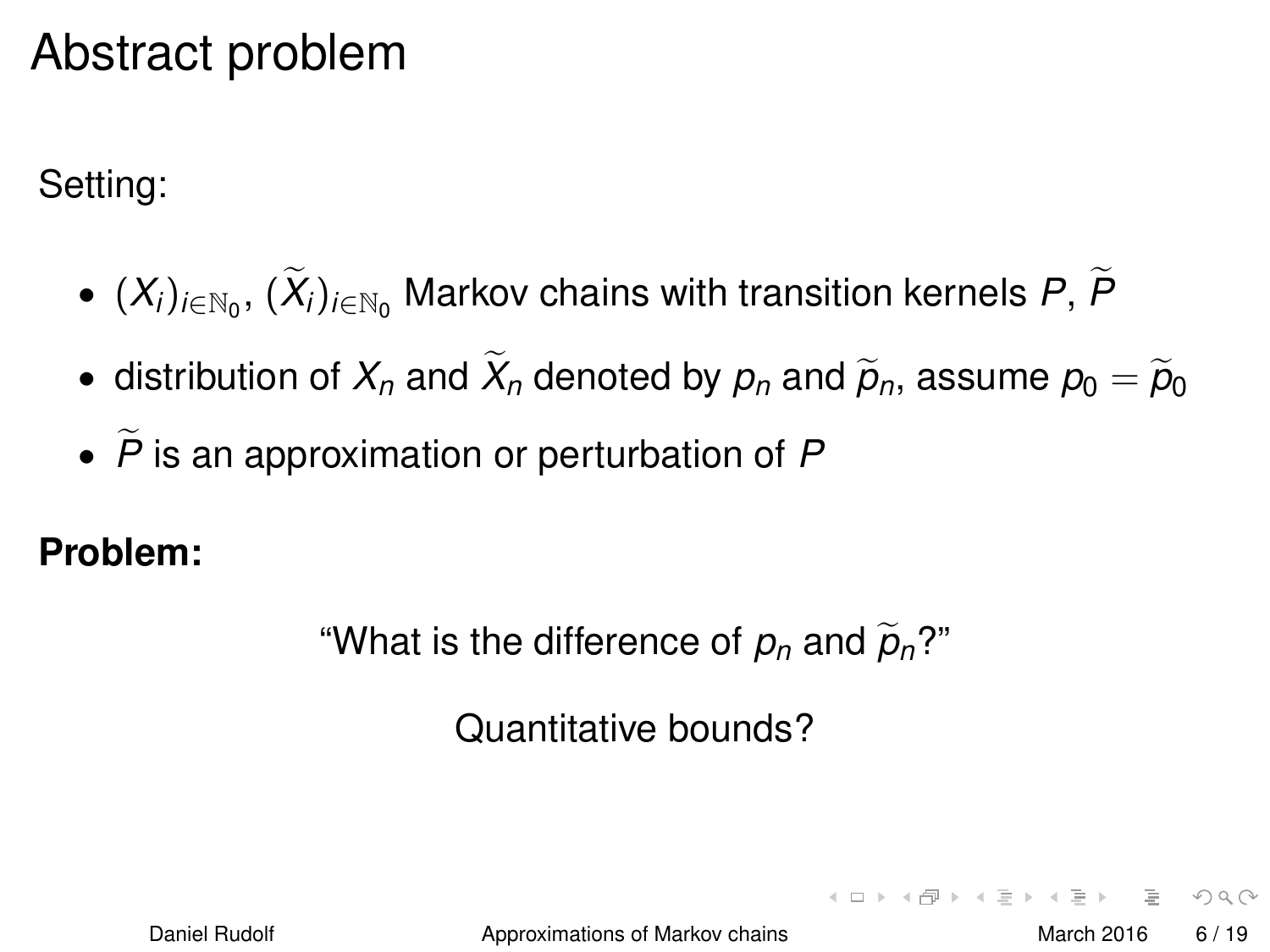### Total variation and *V*-norm

Assume  $\pi$  and  $\widetilde{\pi}$  are distributions on *G*.

Total variation

$$
\|\pi-\widetilde{\pi}\|_{\sf{tv}}:=2\sup_{A\subseteq G}|\pi(A)-\widetilde{\pi}(A)|=\sup_{|f|\leq 1}\left|\int_Gf(y)(\pi(\mathrm{d} y)-\widetilde{\pi}(\mathrm{d} y))\right|.
$$

*V*-norm

$$
\|\pi-\widetilde{\pi}\|_{V}=\sup_{|f|\leq V}\left|\int_{G}f(y)(\pi(\mathrm{d}y)-\widetilde{\pi}(\mathrm{d}y))\right|
$$

for a measurable function  $V: G \rightarrow [1, \infty)$ .

Daniel Rudolf **[Approximations of Markov chains](#page-0-0)** March 2016 7/19

 $OQ$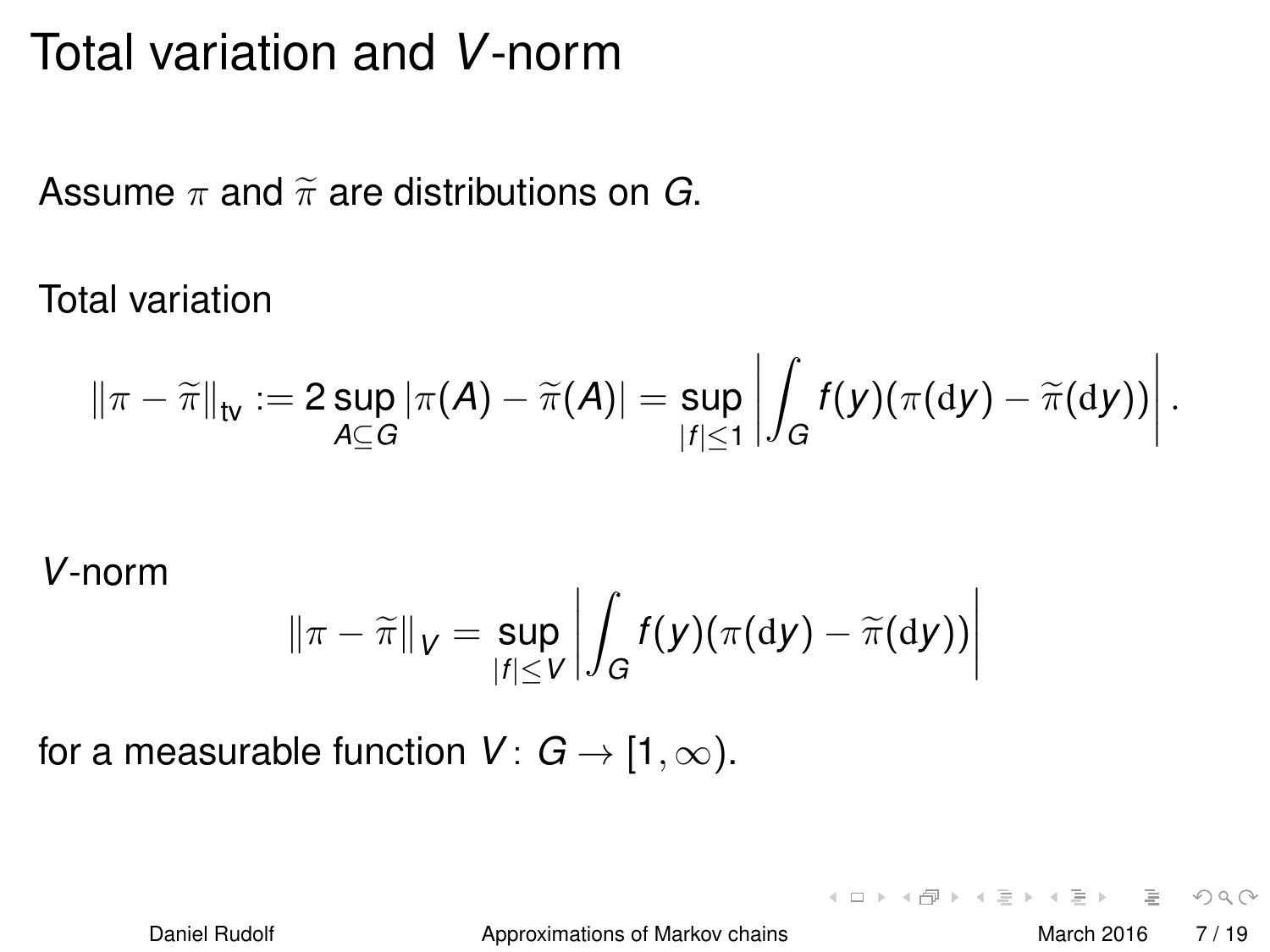## Ergodicity assumption

Unperturbed Markov chain  $(X_i)_{i\in\mathbb{N}}$  is geometrically ergodic:

*P* is geometrically ergodic

$$
\iff P \text{ is } V\text{-uniformly ergodic}
$$

$$
\iff \quad \exists C \in (0,\infty) \quad \exists \varrho \in [0,1) \quad \text{s.t.}
$$
\n
$$
\|P^n(x,\cdot) - \pi\|_V \leq CV(x)\varrho^n
$$

 $OQ$ 

イロトイ部 トイヨトイヨト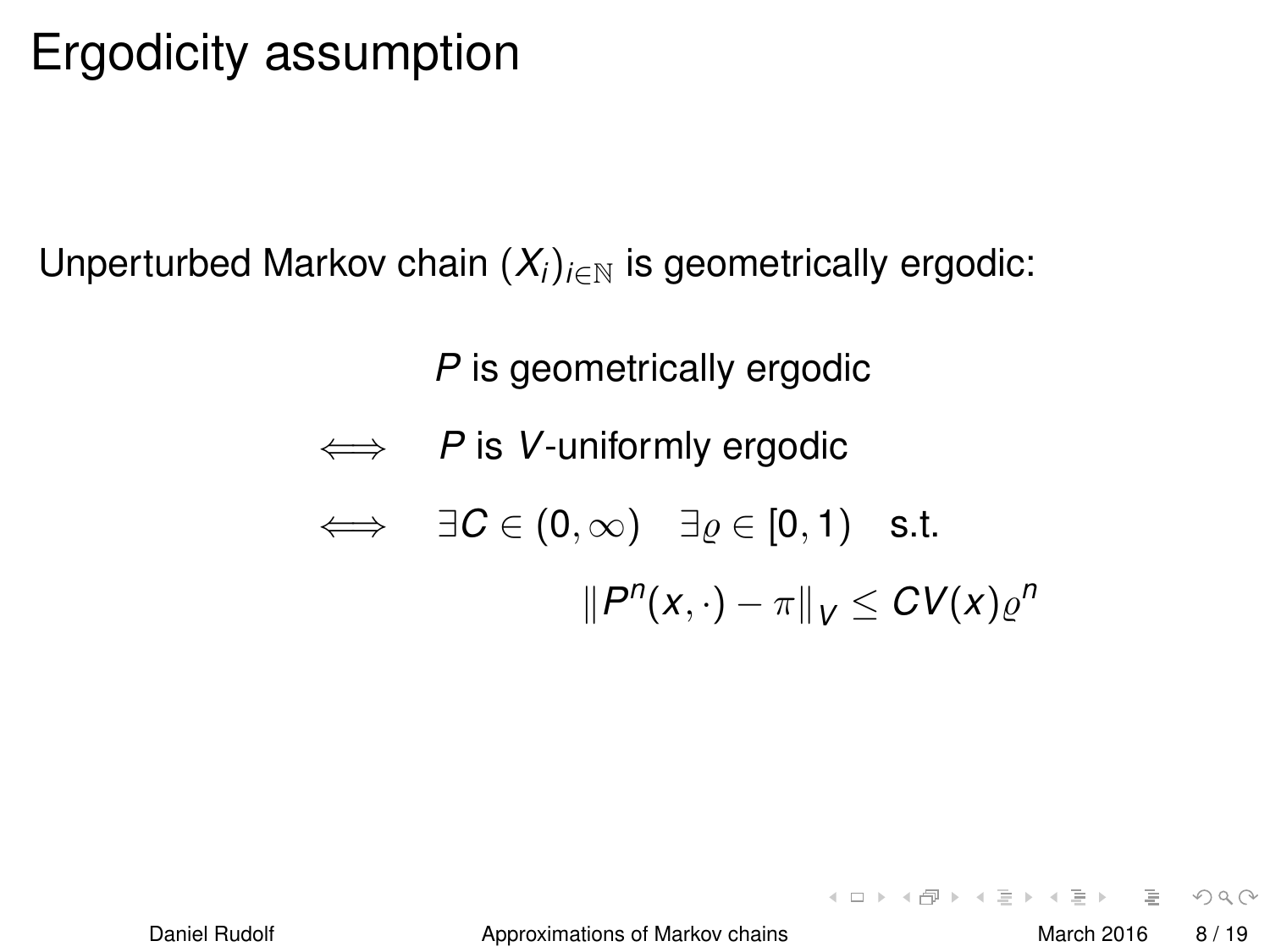#### Lyapunov assumption

*V* is a Lyapunov function of perturbed Markov chain  $(X_i)_{i\in\mathbb{N}}$ :

 $\exists L \in (0, \infty)$   $\exists \delta \in [0, 1)$  s.t.

$$
\widetilde{P}V(x):=\int_G V(y)\widetilde{P}(x,\mathrm{d}y)\leq \delta V(x)+L.
$$

 $OQ$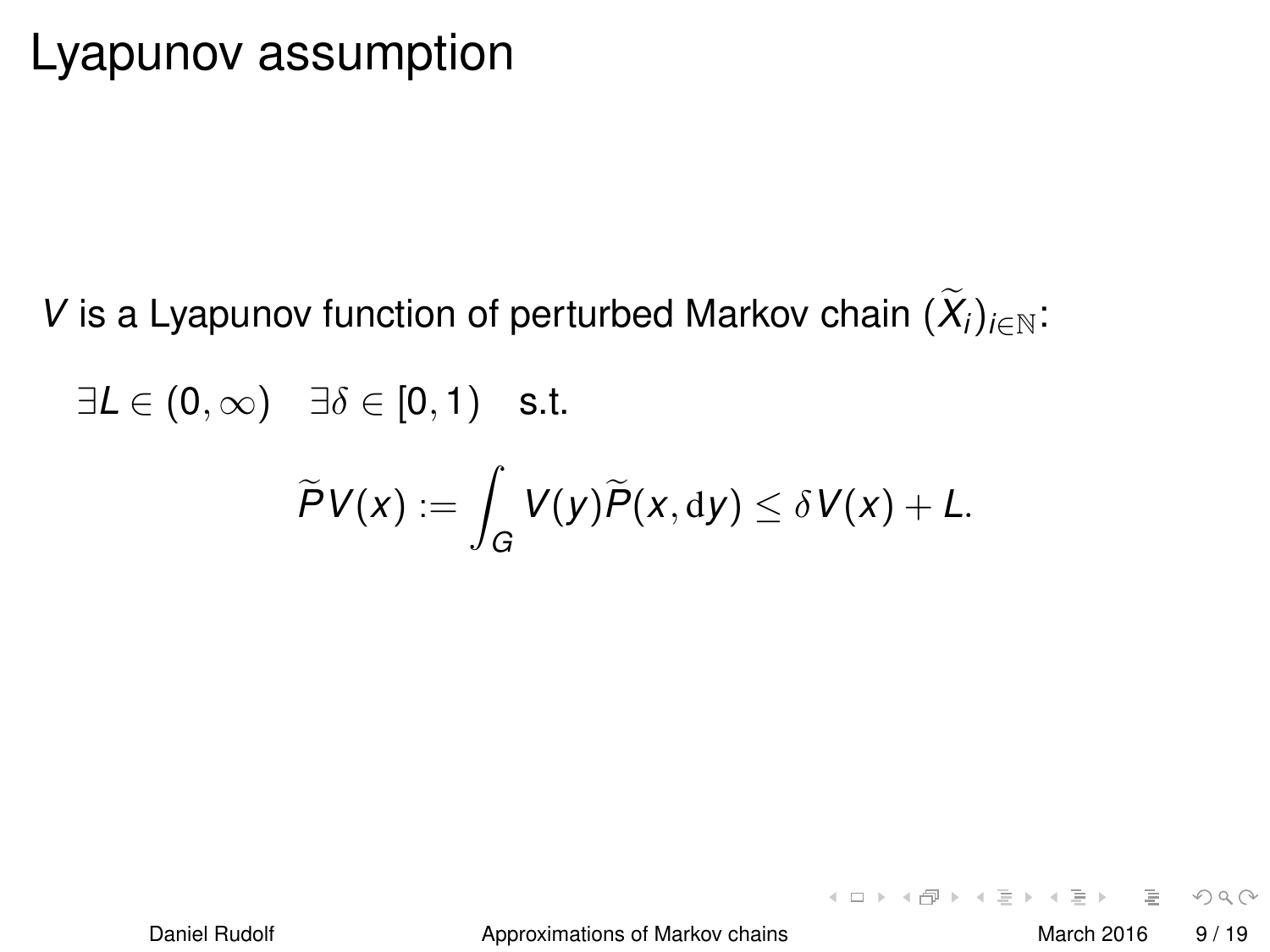#### Abstract result

#### **Theorem** (quantitative upper bound)

Define

$$
\gamma_{\text{tv}} = \sup_{x \in G} \frac{\left\| P(x, \cdot) - \widetilde{P}(x, \cdot) \right\|_{\text{tv}}}{V(x)}, \qquad \gamma_{V} = \sup_{x \in G} \frac{\left\| P(x, \cdot) - \widetilde{P}(x, \cdot) \right\|_{V}}{V(x)},
$$

and

$$
\kappa = \max \left\{ \int_G V(x) \, \widetilde{p}_0(\mathrm{d}x), \frac{L}{1-\delta} \right\}.
$$

Then, for any  $r \in (0, 1]$ ,

$$
\left\|\rho_n-\widetilde{\rho}_n\right\|_{\rm tv}\leq \gamma_{\rm tv}^{1-r}\gamma_V^r\,\frac{C^r\kappa}{(1-\varrho)r}.
$$

Daniel Rudolf **[Approximations of Markov chains](#page-0-0)** March 2016 10/19

 $\equiv$ 

 $OQ$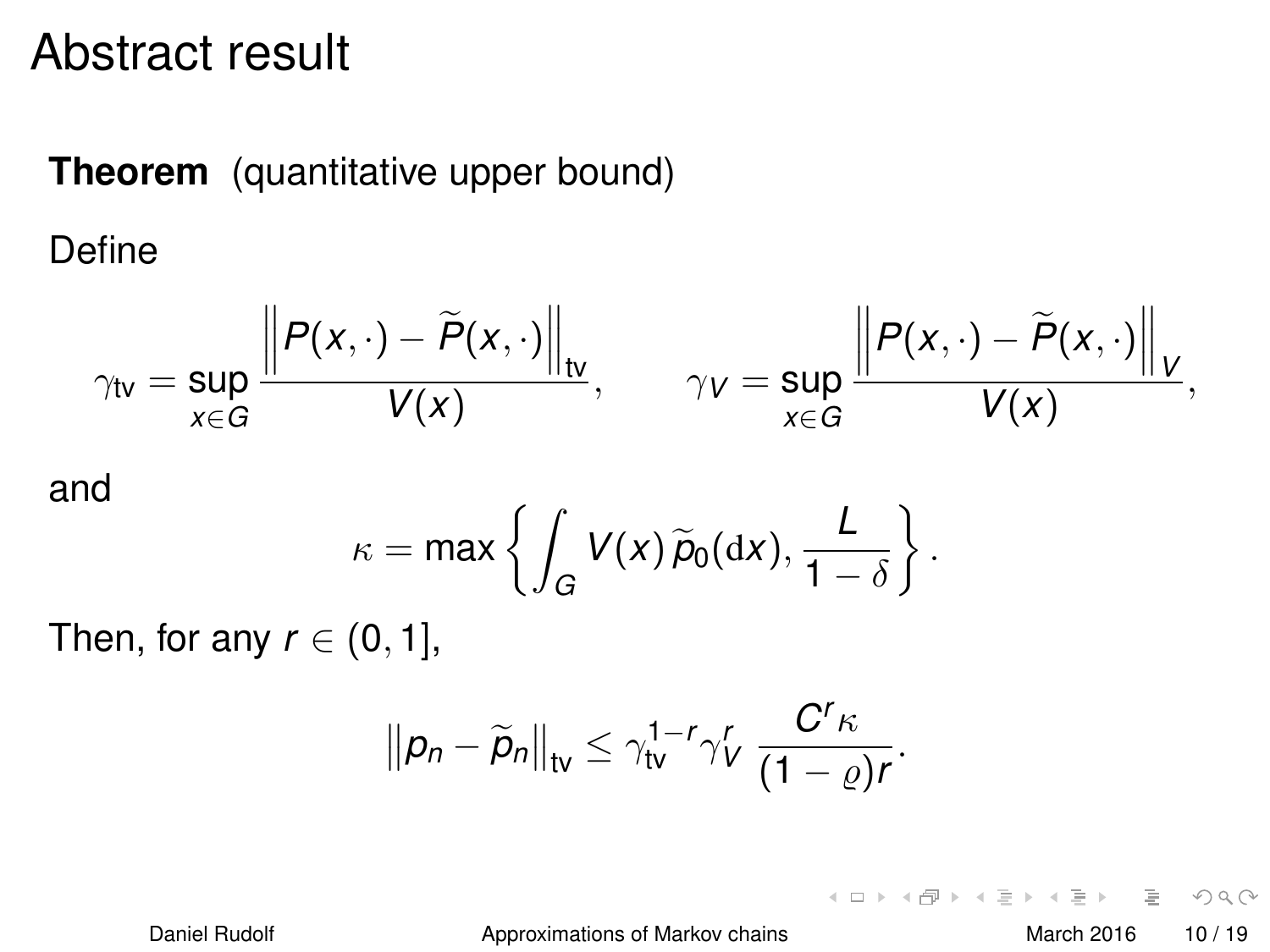#### Notes and remarks

• We have

$$
\gamma_{\text{tv}} \le \min\{2, \gamma_V\},
$$
  
 
$$
PV(x) \le V(x) + L \implies \gamma_V \le L + 2.
$$

• If  $\pi$  and  $\widetilde{\pi}$  are stationary distributions of *P* and  $\widetilde{P}$ , then

$$
\|\pi-\widetilde{\pi}\|_{\text{tv}}\leq \gamma_{\text{tv}}^{1-r}\gamma_V^r\,\frac{C^rL}{(1-\delta)(1-\varrho)r}.
$$

(Essentially follows by letting  $n \to \infty$ )

Daniel Rudolf **[Approximations of Markov chains](#page-0-0)** March 2016 11/19

 $\equiv$ 

 $OQ$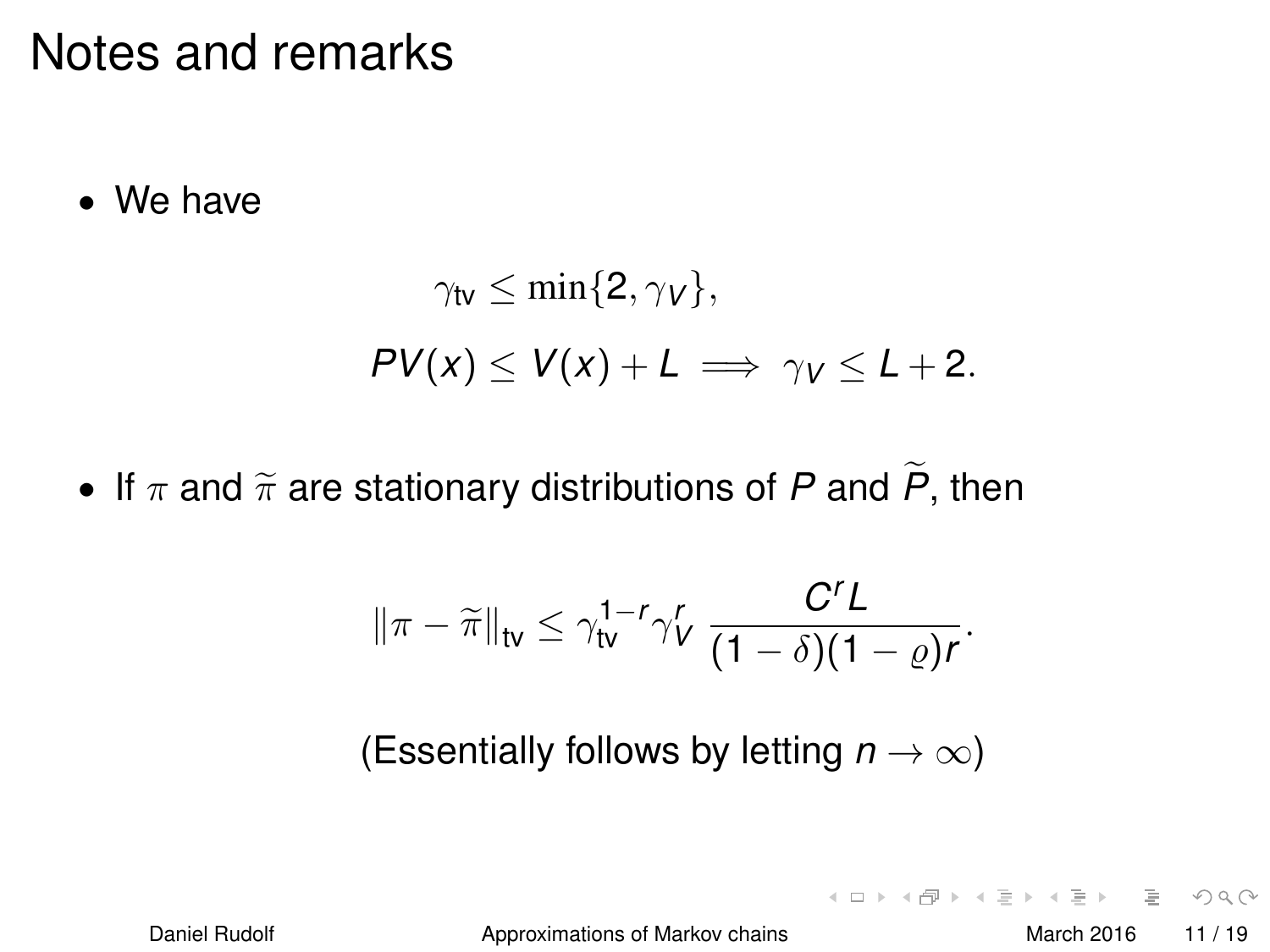### Perturbation of Markov chains literature

- Ferré, Hervé, Ledoux, *Regular Perturbation of V -geometrically ergodic Markov chains,* 2013.
- Kartashov, *Strong Stable Markov Chains*, 1996.
- Mitrophanov, *Sensitivity and convergence of uniformly ergodic Markov chains,* 2005.
- Pillai, Smith, *Ergodicity of Approximate MCMC Chains with Applications to Large Data Sets,* 2015.
- Rudolf, Schweizer, *Perturbation theory for Markov chains via Wasserstein distance*, 2015.
- Stuart, Shardlow, *A Perturbation theory for ergodic Markov chains and application to numerical approximations,* 2000.

Daniel Rudolf [Approximations of Markov chains](#page-0-0) March 2016 12 / 19

 $OQ$ 

 $(0.11 \times 10^6) \times (0.21 \times 10^6) \times (0.21)$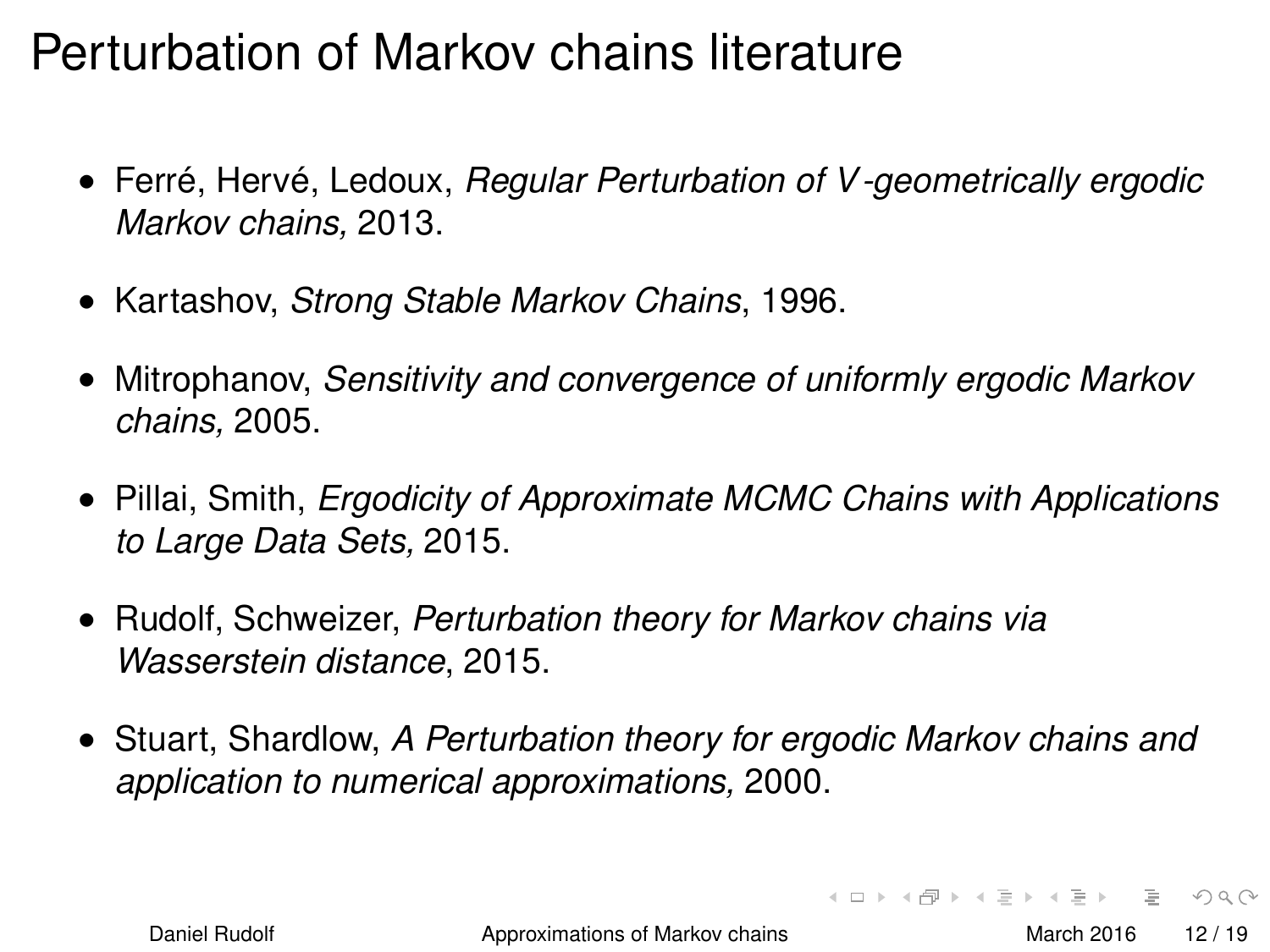## Application to MCWM

MCWM algorithm *M<sup>N</sup>* for large *N* should be close to MH algorithm *M*.

**Question:**

$$
\left\|m_n-m_{n,N}\right\|_{\text{tv}}\leq?
$$

 $(m_{n,N}$  and  $m_n$  distributions of  $M_N$  and M after *n* steps)

For the Theorem we need

- *M* is *V*-uniformly ergodic.
- *V* Lyapunov function of  $M_N$ , i.e. for some  $\delta \in [0,1)$  and  $L \in (0,\infty)$

$$
M_N V(x) \leq \delta V(x) + L.
$$

• Estimate of  $\gamma_V$  and/or  $\gamma_V$ .

Daniel Rudolf **[Approximations of Markov chains](#page-0-0)** March 2016 13/19

- 3

 $\Omega$ 

イロト イ押ト イヨト イ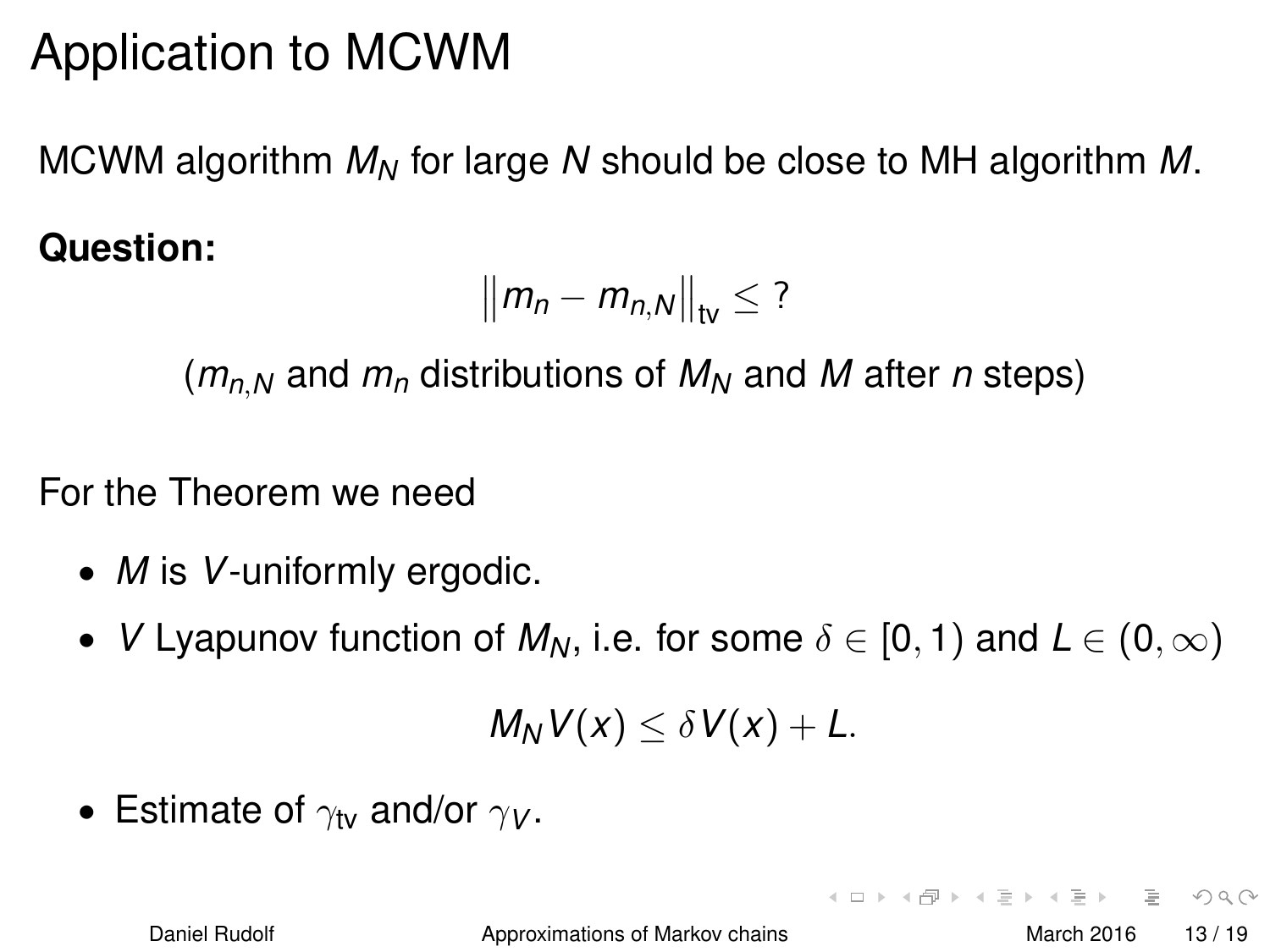### Standing assumption

*M* is *V*-uniformly ergodic and for some  $\alpha \in [0,1)$ ,  $R \in (0,\infty)$  holds

$$
MV(x) \leq \alpha V(x) + R.
$$

Define

$$
K_1 = \sup_{x \in G} \mathbb{E} \left| \frac{\pi_u(x)}{\hat{\pi}_u(x, T_1^x)} \right|^2,
$$
  

$$
K_2 = \sup_{x \in G} \mathbb{E} \left| \frac{\hat{\pi}_u(x, T_1^x)}{\pi_u(x)} - 1 \right|^2.
$$

Recall  $\pi_{\mu,N}(x)$  unbiased estimate of  $\pi_{\mu}(x)$  given by

$$
\pi_{u,N}(x) = \frac{1}{N} \sum_{j=1}^N \widehat{\pi}_u(x, T_j^x) \quad \text{with i.i.d. sample} \quad T_1^x, \ldots, T_N^x \sim \theta_x
$$

Daniel Rudolf [Approximations of Markov chains](#page-0-0) March 2016 14 / 19

 $OQ$ 

イロトイ団 トイヨトイヨト 一番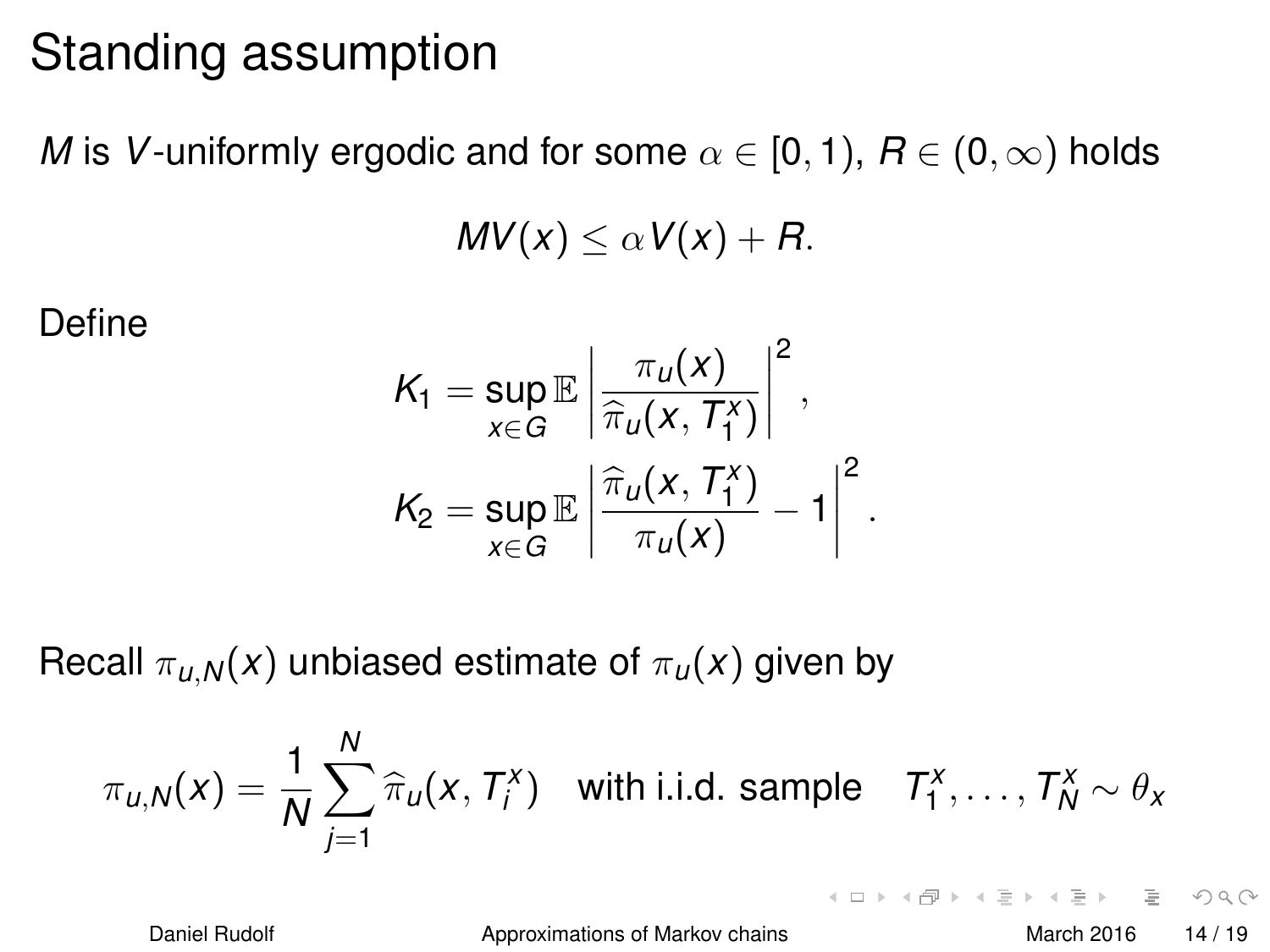### Consequence  $I(K_1$  involved)

With arguments from Medina-Aguayo et al. 2015 follows

$$
N > \frac{K_2(K_1\alpha+3)^3}{(1-\alpha)^3} \quad \Longrightarrow \quad \left\{\begin{array}{cl} \exists \delta \in [0,1), \ L \in [R,\infty) \text{ s.t.} \\ M_N V(x) \leq \delta V(x) + L \end{array}\right.
$$

and

$$
N>4400K_2\quad\Longrightarrow\quad\gamma_{\text{tv}}\leq\sup_{x\in G}\left\|M_N(x,\cdot)-M(x,\cdot)\right\|_{\text{tv}}\leq\frac{6K_2^{1/3}}{N^{1/3}}.
$$

**Corollary I** (MCWM quantitative upper bound)

$$
||m_n - m_{n,N}||_{\rm tv} \leq \frac{2K_2^{1/3} \log \left(\frac{N}{216K_2}\right)}{N^{1/3}} \cdot \frac{C(L+2)\kappa}{(1-\varrho)}.
$$

Daniel Rudolf **[Approximations of Markov chains](#page-0-0)** March 2016 15/19

 $\equiv$ 

 $OQ$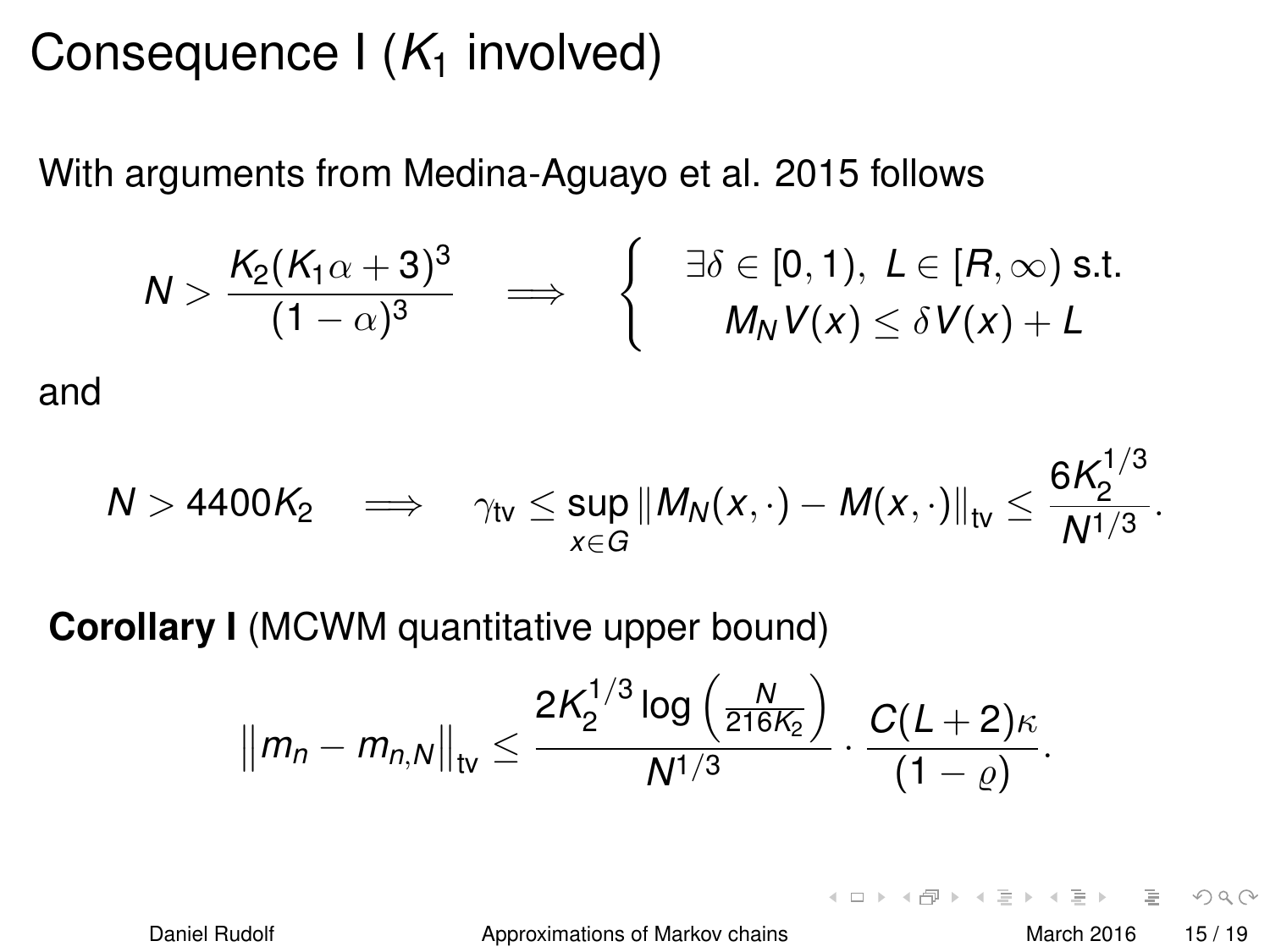### Consequence II  $(K_1$  not involved)

Additionally assume for proposal *q* that

$$
\int_G V(y)q(x,y)\mathrm{d}y\leq K_3V(x).
$$

With arguments from Medina-Aguayo et al. 2015 follows

$$
N > 64K_2 \quad \Longrightarrow \quad \gamma_V \leq \frac{6(1+K_3)K_2^{1/3}}{N^{1/3}}
$$

and

$$
N > \frac{216K_2(K_3+1)^3}{(1-\alpha)^3} \quad \Longrightarrow \quad \left\{ \begin{array}{cl} \exists \delta \in [0,1), \text{ s.t. } \\ M_N V(x) \leq \delta V(x) + R. \end{array} \right.
$$

Daniel Rudolf **[Approximations of Markov chains](#page-0-0)** March 2016 16/19

 $OQ$ 

イロト イ押ト イヨト イヨト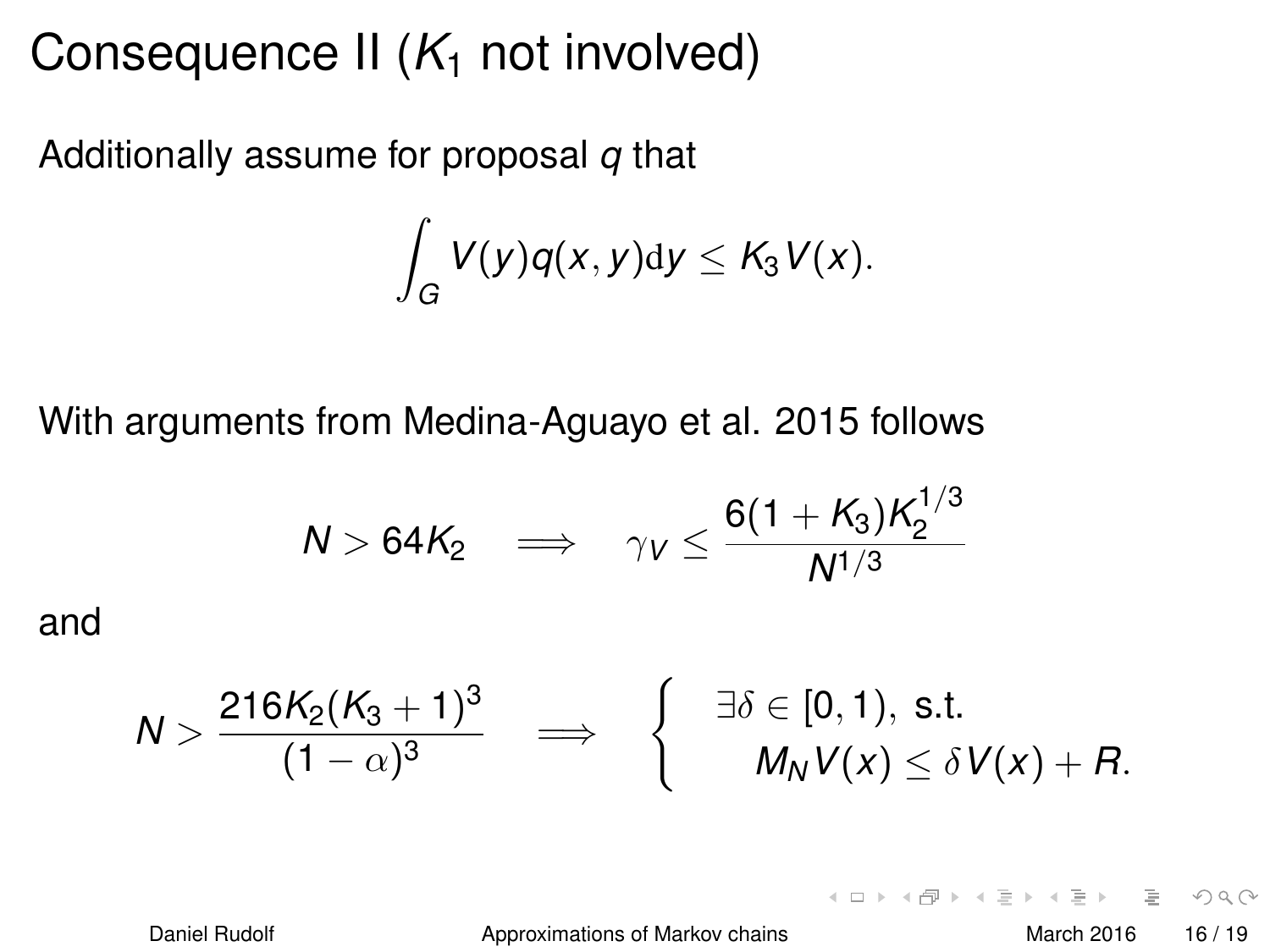### Consequence II  $(K_1$  not involved)

#### **Corollary II** (MCWM quantitative upper bound)

Additionally assume for proposal *q* that

$$
\int_G V(y)q(x,y)\mathrm{d}y\leq K_3V(x).
$$

Then

$$
||m_n - m_{n,N}||_{\rm tv} \leq \frac{6(1+K_3)K_2^{1/3}}{N^{1/3}} \cdot \frac{C\kappa}{(1-\varrho)}.
$$

Daniel Rudolf **[Approximations of Markov chains](#page-0-0)** March 2016 17/19

 $\equiv$ 

 $OQ$ 

イロト イ母 トイラト イラト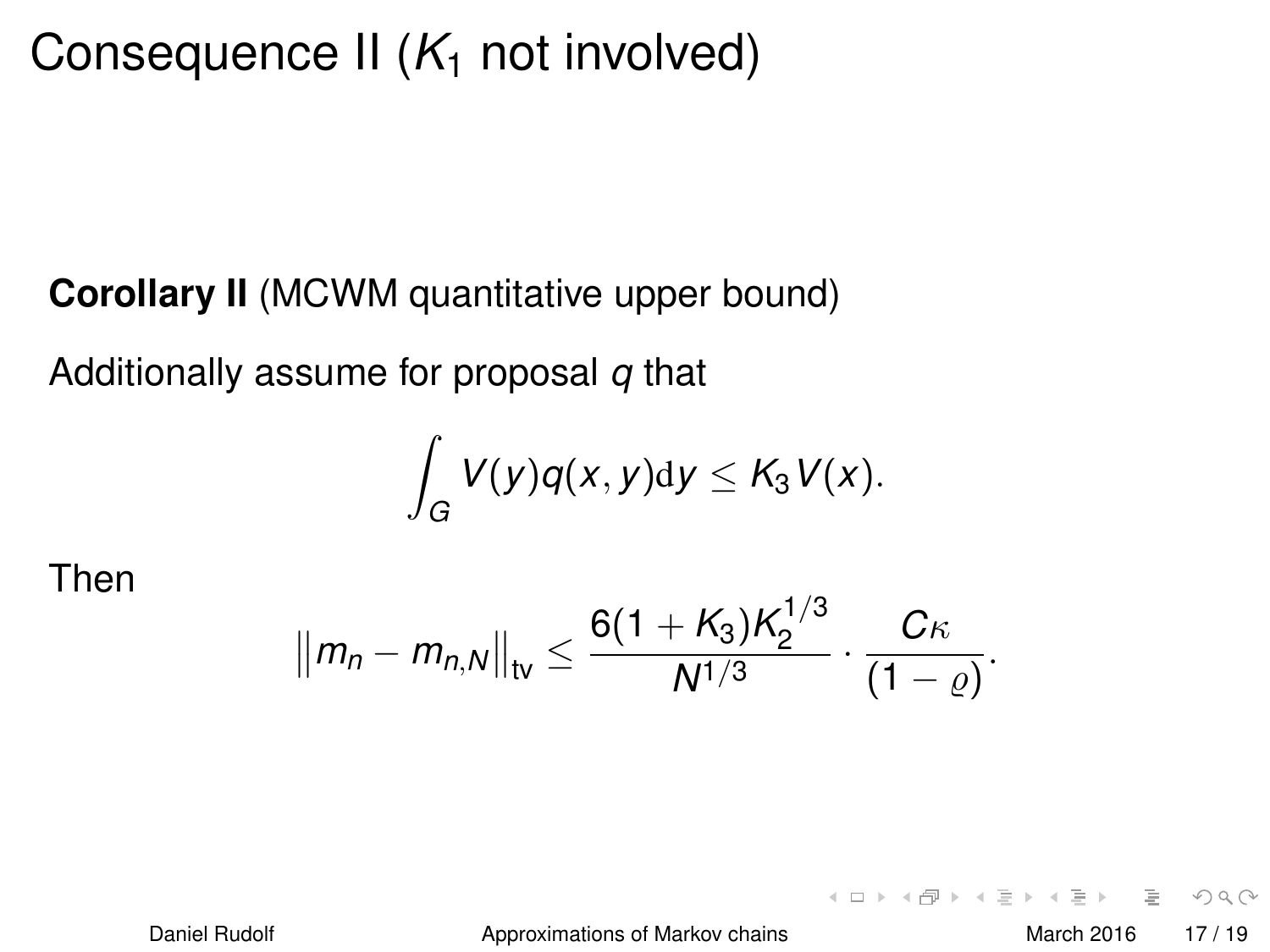## Work in progress: Integration error

Approximate

$$
\pi(f) = \int_G f(x) \, \pi(x) \mathrm{d}x.
$$

- $\bullet$   $(X_i)_{i \in \mathbb{N}_0}$ ,  $(X_i)_{i \in \mathbb{N}_0}$  Markov chains with transition kernels  $P$ ,  $P$
- π stationary distribution of *P*
- $\tilde{P}$  is an approximation or perturbation of P

**Question:**

$$
\mathbb{E}\left|\frac{1}{n}\sum_{j=1}^n f(\widetilde{X}_j)-\pi(f)\right|\leq?
$$

Daniel Rudolf **[Approximations of Markov chains](#page-0-0)** March 2016 18/19

 $\Omega$ 

 $(0.11)$   $(0.01)$   $(0.01)$   $(0.01)$   $(0.01)$   $(0.01)$   $(0.01)$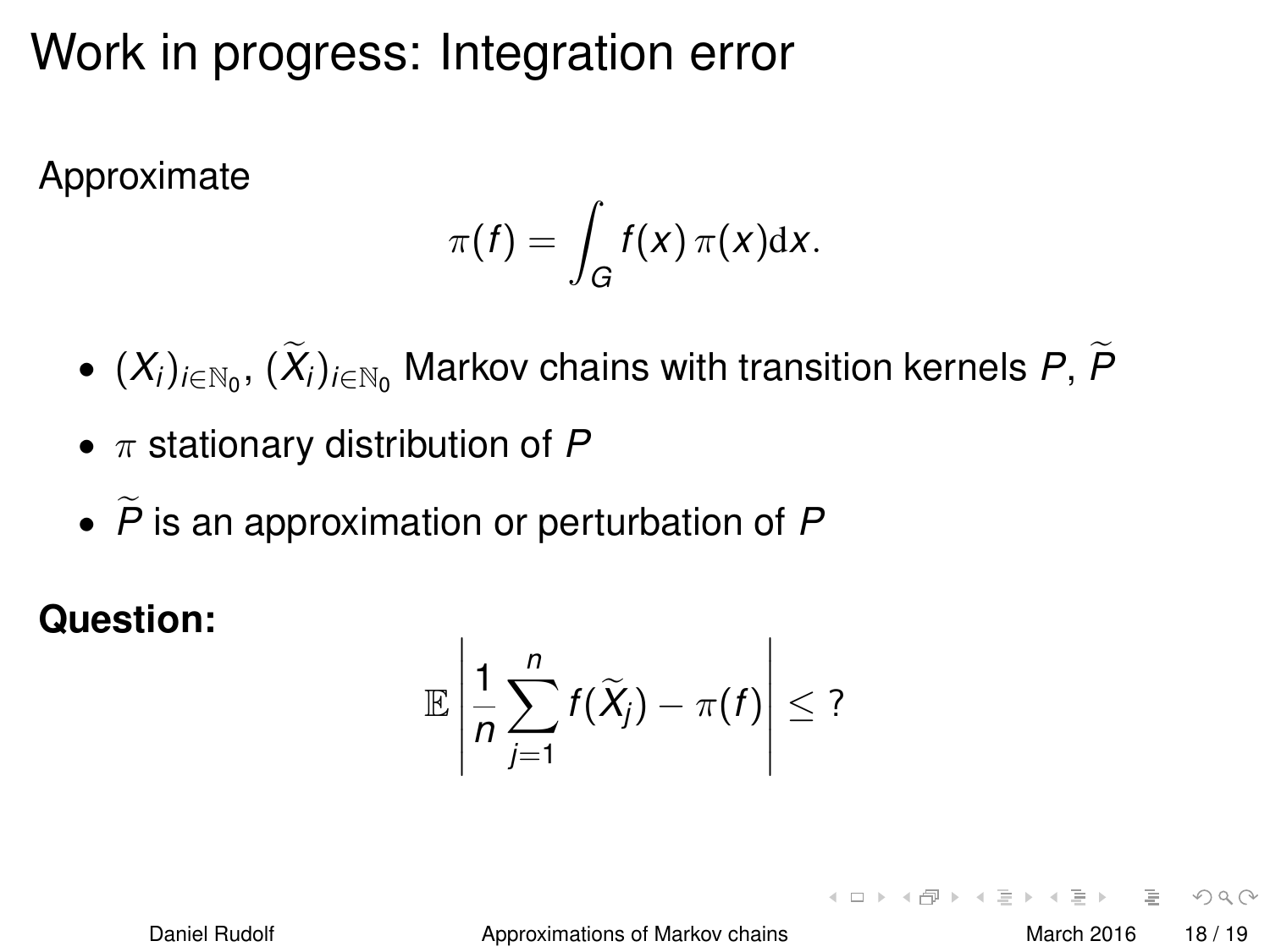### Theorem (Integration error)

• 
$$
\exists \varrho \in [0, 1)
$$
 s.t.  $||P^n(x, \cdot) - \pi||_V \le V(x)\varrho^n$ .

•  $\exists \delta \in [0,1)$   $\exists L \in (0,\infty)$  s.t.  $\widetilde{P}V(x) \leq \delta V(x) + L$ .

• Define

$$
|f|_V=\sup_{x\in G}\frac{|f(x)|}{V(x)},
$$

Then

$$
\mathbb{E}\left|\frac{1}{n}\sum_{j=1}^n f(\widetilde{X}_j)-\pi(f)\right|\leq \frac{\kappa\gamma_V}{1-\varrho}|f|_V+\mathbb{E}\left|\frac{1}{n}\sum_{j=1}^n f(X_j)-\pi(f)\right|.
$$

Daniel Rudolf **[Approximations of Markov chains](#page-0-0)** March 2016 19/19

 $\equiv$ 

 $OQ$